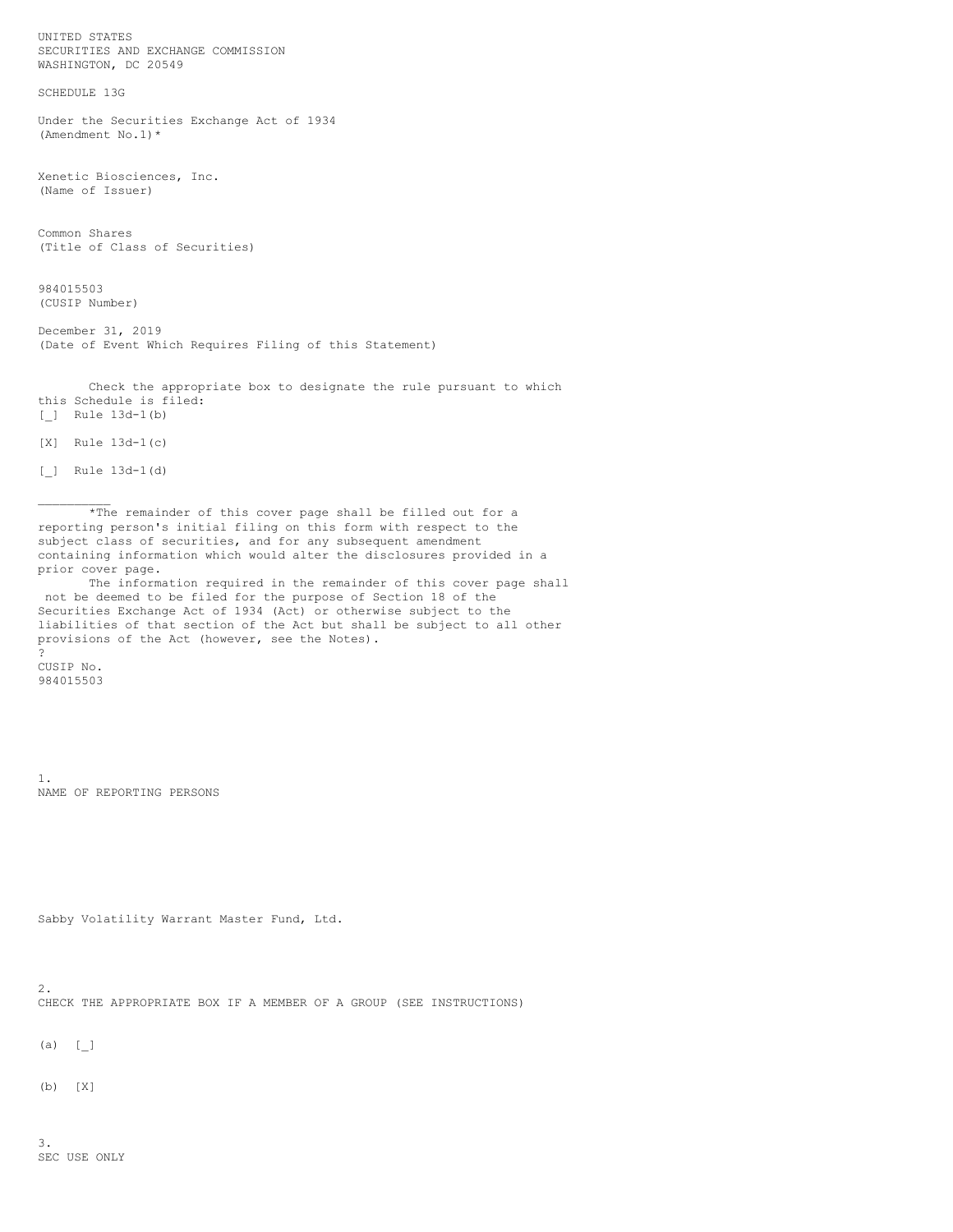4. CITIZENSHIP OR PLACE OF ORGANIZATION

Cayman Islands

NUMBER OF SHARES BENEFICIALLY OWNED BY EACH REPORTING PERSON WITH

5. SOLE VOTING POWER

0

6. SHARED VOTING POWER

287,182

7. SOLE DISPOSITIVE POWER

 $\mathbf 0$ 

8. SHARED DISPOSITIVE POWER

287,182

9. AGGREGATE AMOUNT BENEFICIALLY OWNED BY EACH REPORTING PERSON

287,182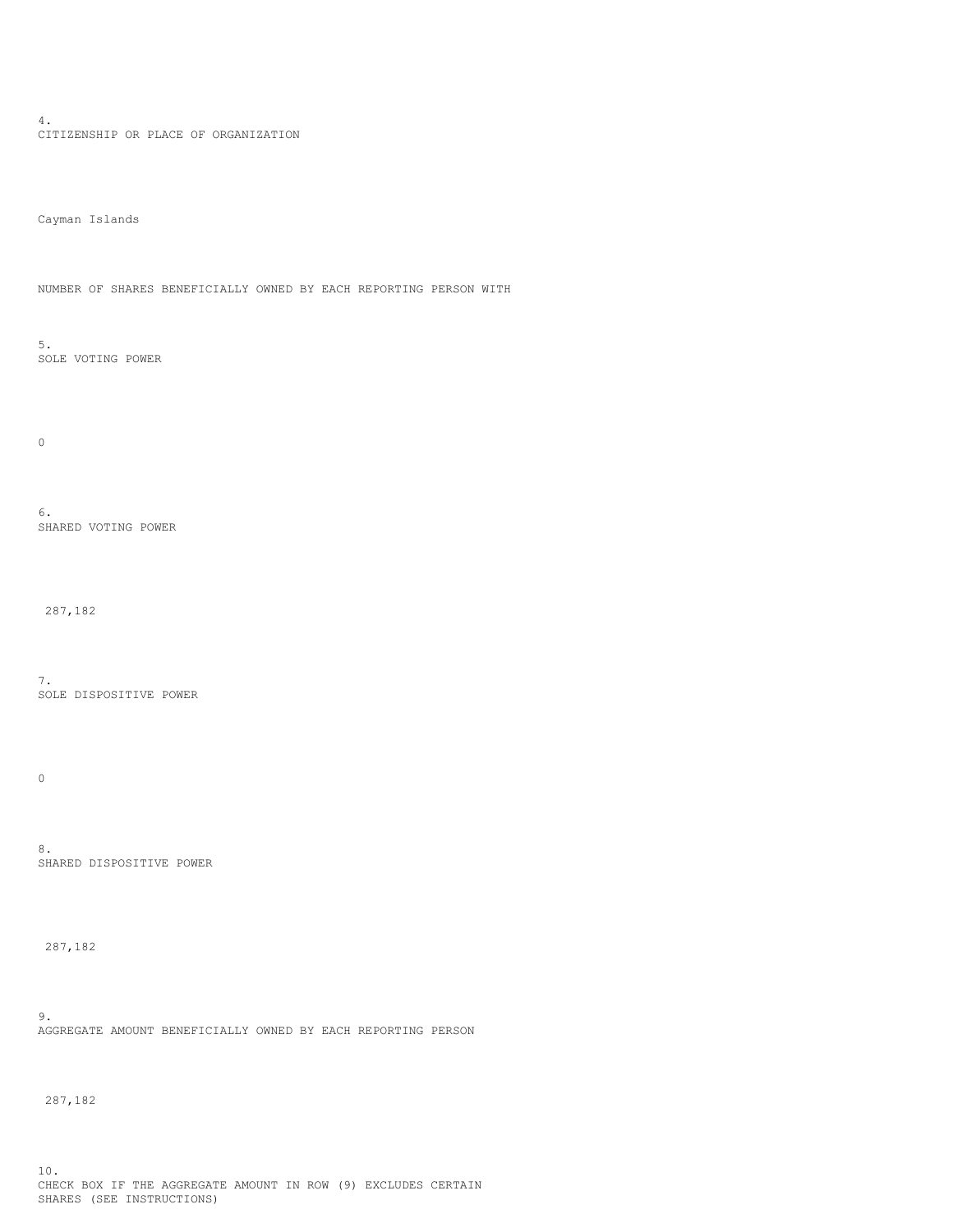11. PERCENT OF CLASS REPRESENTED BY AMOUNT IN ROW (9)

4.99

12. TYPE OF REPORTING PERSON (SEE INSTRUCTIONS)

CO?

CUSIP No. 984015503

1. NAME OF REPORTING PERSONS

Sabby Management, LLC

2. CHECK THE APPROPRIATE BOX IF A MEMBER OF A GROUP (SEE INSTRUCTIONS)

(a)  $[$   $]$ 

(b) [X]

3. SEC USE ONLY

4. CITIZENSHIP OR PLACE OF ORGANIZATION

Delaware, USA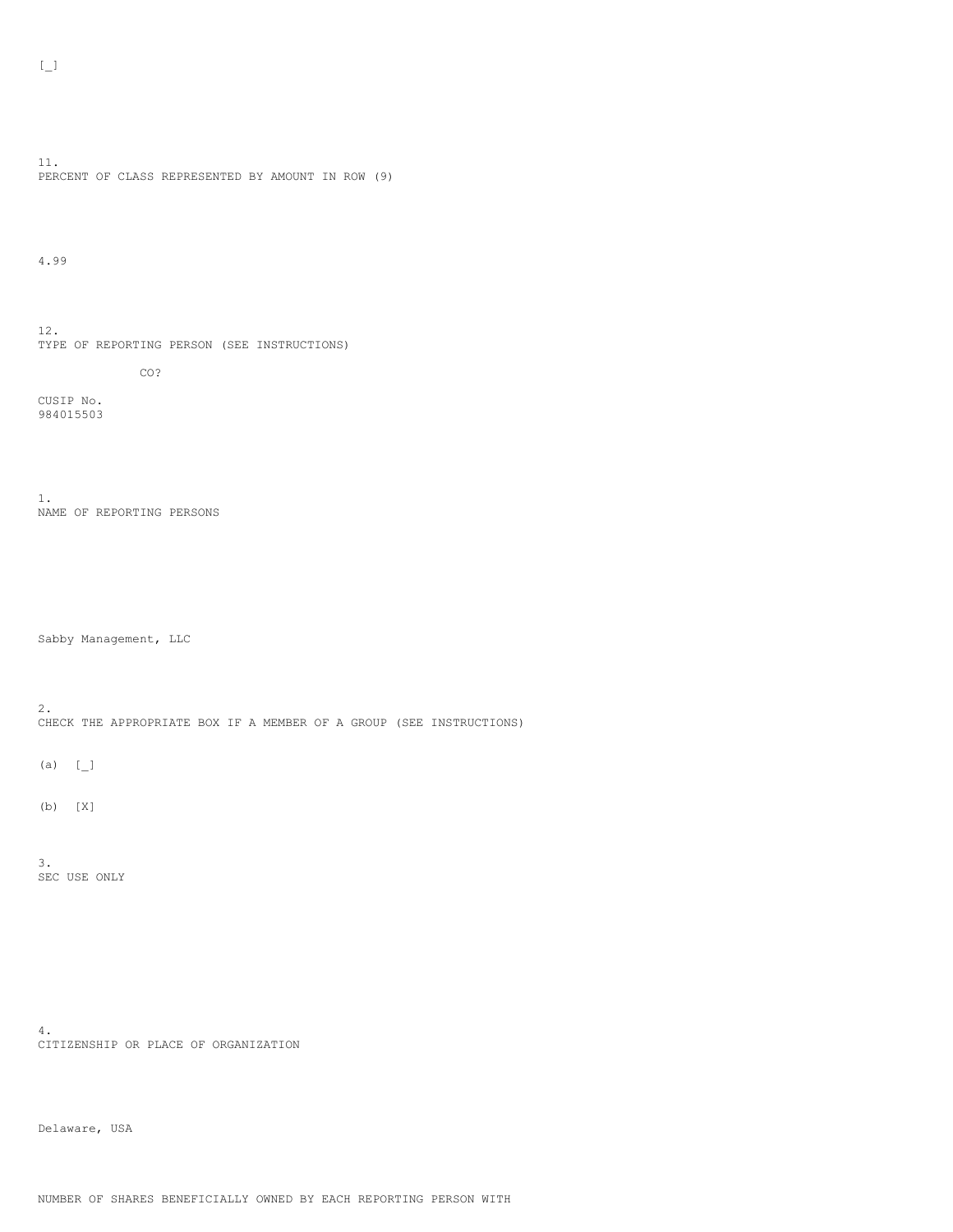5. SOLE VOTING POWER

 $\hbox{O}$ 

6. SHARED VOTING POWER

287,182

7. SOLE DISPOSITIVE POWER

 $\mathbf 0$ 

8. SHARED DISPOSITIVE POWER

287,182

9. AGGREGATE AMOUNT BENEFICIALLY OWNED BY EACH REPORTING PERSON

287,182

10. CHECK BOX IF THE AGGREGATE AMOUNT IN ROW (9) EXCLUDES CERTAIN SHARES (SEE INSTRUCTIONS)

 $\left[\begin{smallmatrix}\phantom{-}1\\1\end{smallmatrix}\right]$ 

11. PERCENT OF CLASS REPRESENTED BY AMOUNT IN ROW (9)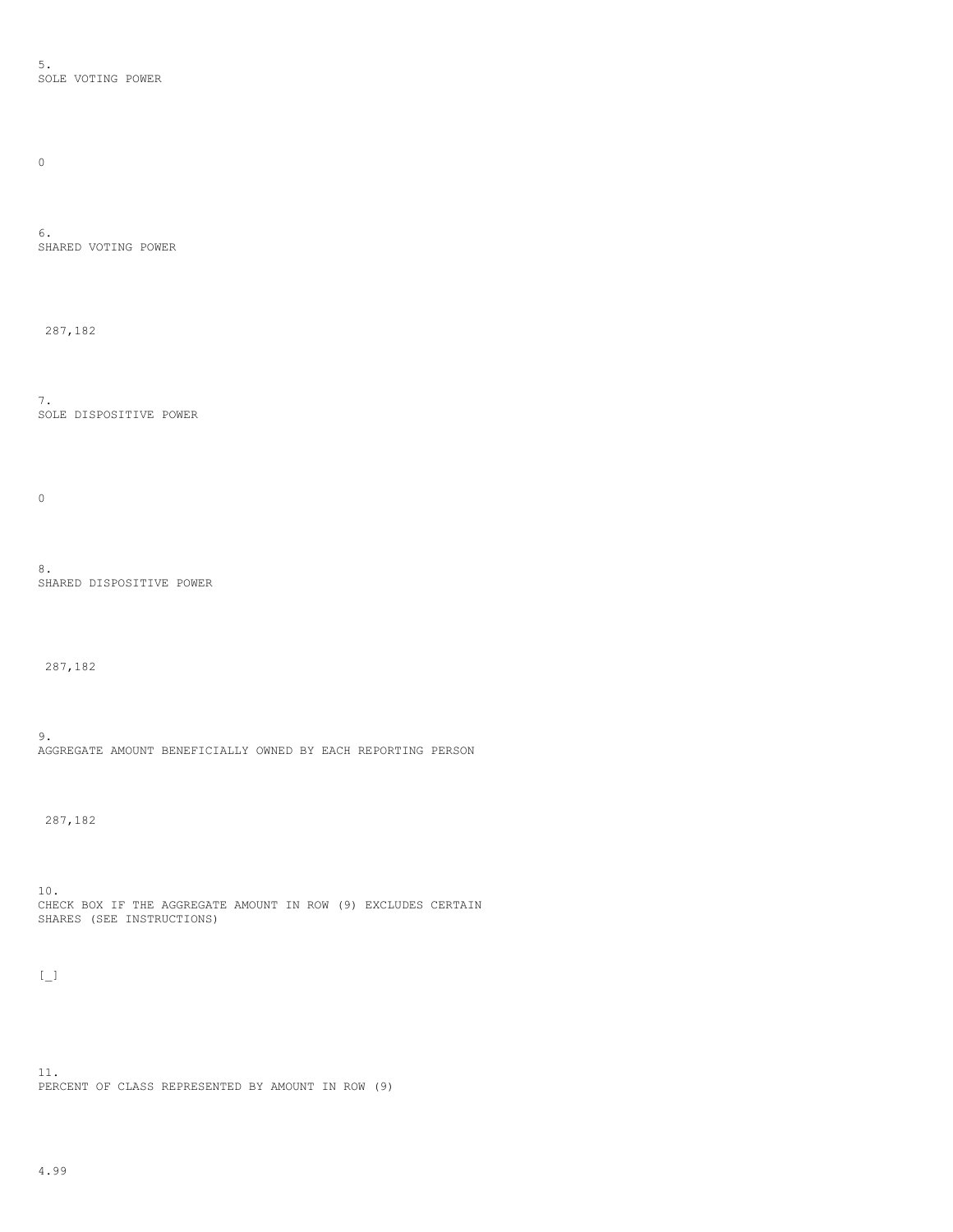12. TYPE OF REPORTING PERSON (SEE INSTRUCTIONS)

CUSIP No. 984015503

1. NAME OF REPORTING PERSONS

OO

Hal Mintz

2. CHECK THE APPROPRIATE BOX IF A MEMBER OF A GROUP (SEE INSTRUCTIONS)

 $(a)$   $[\ ]$ 

(b) [X]

3. SEC USE ONLY

4. CITIZENSHIP OR PLACE OF ORGANIZATION

USA

NUMBER OF SHARES BENEFICIALLY OWNED BY EACH REPORTING PERSON WITH

5. SOLE VOTING POWER

 $\mathsf{O}$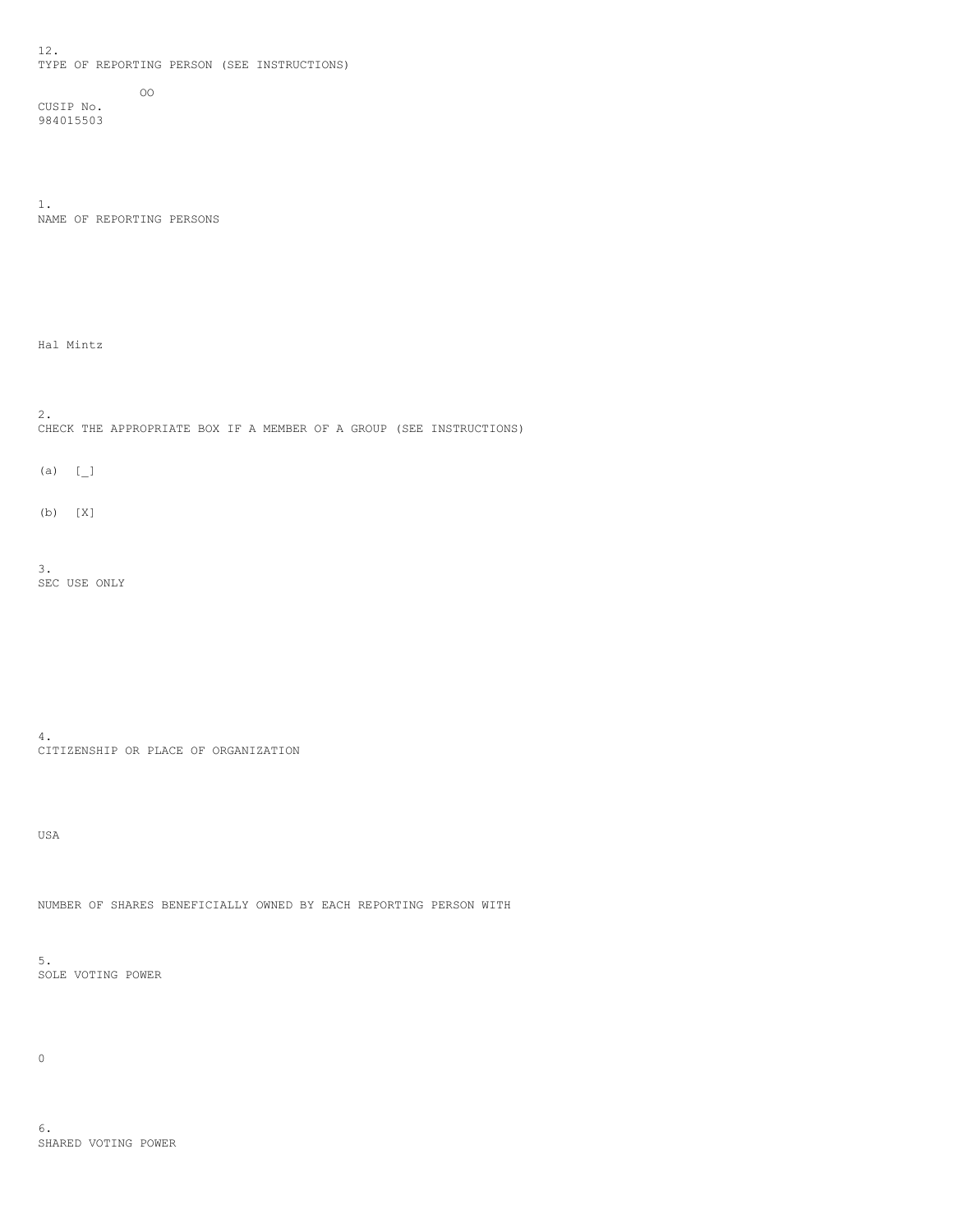7. SOLE DISPOSITIVE POWER

 $\hbox{O}$ 

8. SHARED DISPOSITIVE POWER

287,182

9. AGGREGATE AMOUNT BENEFICIALLY OWNED BY EACH REPORTING PERSON

287,182

10. CHECK BOX IF THE AGGREGATE AMOUNT IN ROW (9) EXCLUDES CERTAIN SHARES (SEE INSTRUCTIONS)

 $[\underline{\phantom{a}}]$ 

11. PERCENT OF CLASS REPRESENTED BY AMOUNT IN ROW (9)

4.99

12. TYPE OF REPORTING PERSON (SEE INSTRUCTIONS)

IN?

CUSIP No. 984015503

Item 1. (a). Name of Issuer: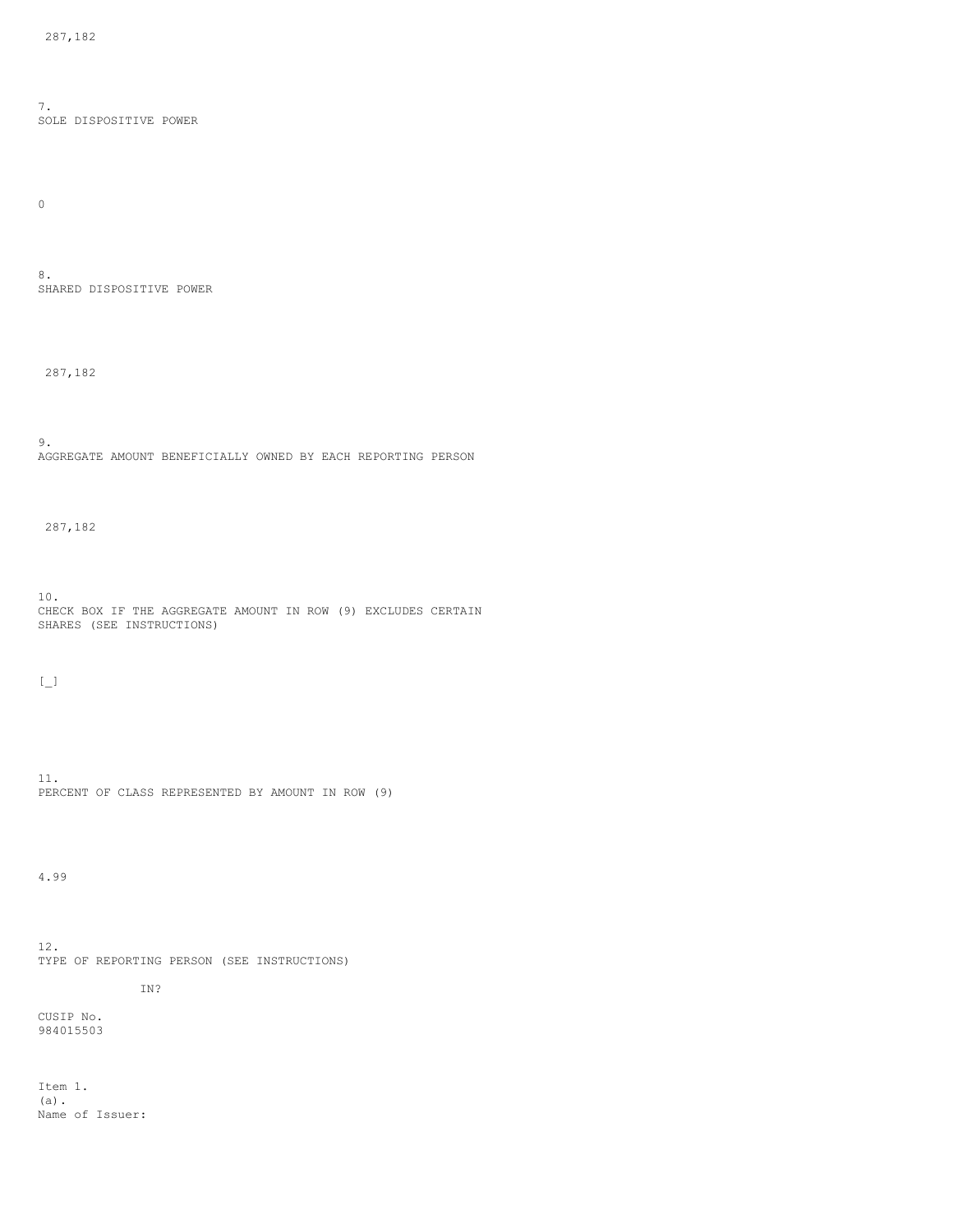Xenetic Biosciences, Inc.

(b). Address of issuer's principal executive offices:

40 Speen Street, Suite 102 Framingham, MA, 01701

Item 2. (a). Name of person filing:

Sabby Volatility Warrant Master Fund, Ltd. Sabby Management, LLC Hal Mintz

(b). Address or principal business office or, if none, residence:

Sabby Volatility Warrant Master Fund, Ltd. c/o Ogier Fiduciary Services (Cayman) Limited 89 Nexus Way, Camana Bay Grand Cayman KY1-9007 Cayman Islands

Sabby Management, LLC 10 Mountainview Road, Suite 205 Upper Saddle River, New Jersey 07458

Hal Mintz c/o Sabby Management, LLC 10 Mountainview Road, Suite 205 Upper Saddle River, New Jersey 07458

 $(c)$ . Citizenship:

```
Sabby Volatility Warrant Master Fund, Ltd. - Cayman Islands
Sabby Management, LLC - Delaware, USA
Hal Mintz - USA
```
(d). Title of class of securities: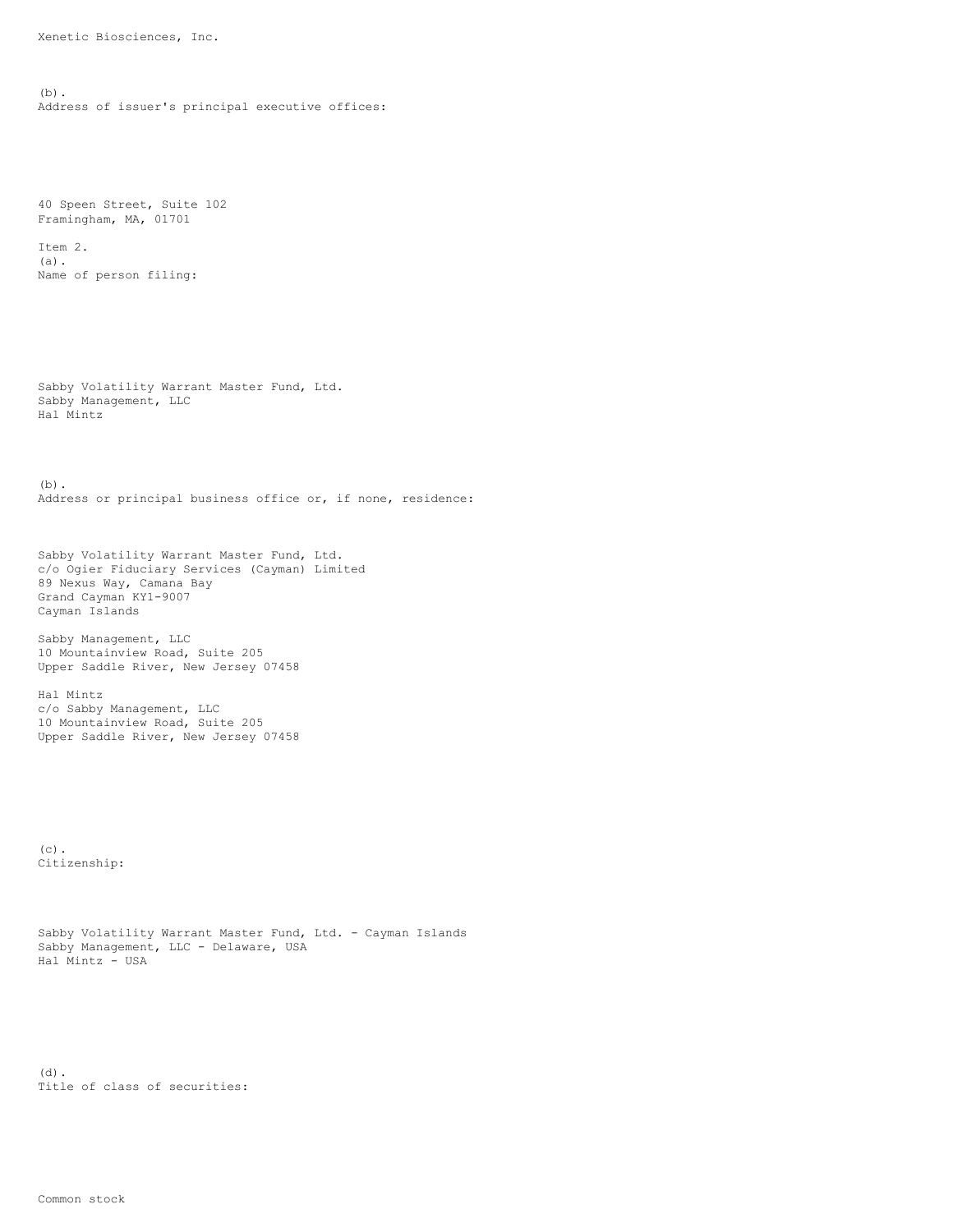### 984015503

Item 3. If This Statement is filed pursuant to Section 240.13d-1(b) or 240.13d-2(b), or (c), check whether the person filing is a

# (a)

 $[\ ]$ Broker or dealer registered under section 15 of the Act (15 U.S.C. 78o).

## (b)

 $[\ ]$ Bank as defined in section 3(a)(6) of the Act (15 U.S.C. 78c).

#### (c)  $[$   $]$

Insurance company as defined in section 3(a)(19) of the Act (15 U.S.C. 78c).

### (d) [\_]

Investment company registered under section 8 of the Investment Company Act of 1940 (15 U.S.C. 80a-8).

# (e)

 $[\ ]$  $\overline{An}$  investment adviser in accordance with Section 240.13d-1(b)(1)(ii)(E);

#### $(f)$  $[$   $]$

An employee benefit plan or endowment fund in accordance with Section 240.13d-1(b)(1)(ii)(F);

# (g)

[\_] A parent holding company or control person in accordance with Section 240.13d- $1(b)(1)(ii)(G);$ 

## (h)

[\_] A savings association as defined in Section 3(b) of the Federal Deposit Insurance Act (12 U.S.C.1813);

### (i) [\_]

A church plan that is excluded from the definition of an investment company under section 3(c)(14) of the Investment Company Act of 1940 (15 U.S.C. 80a-3);

#### $(j)$  $\Box$

A non-U.S. institution in accordance with Section 240.13d-1(b)(1)(ii)(J);

#### (k)  $[\ ]$

Group, in accordance with Section 240.13d-1(b)(1)(ii)(K). If filing as a non-U.S. institution in accordance with Section  $240.13d-1$  (b) (1) (ii)(J), please specify the type of institution: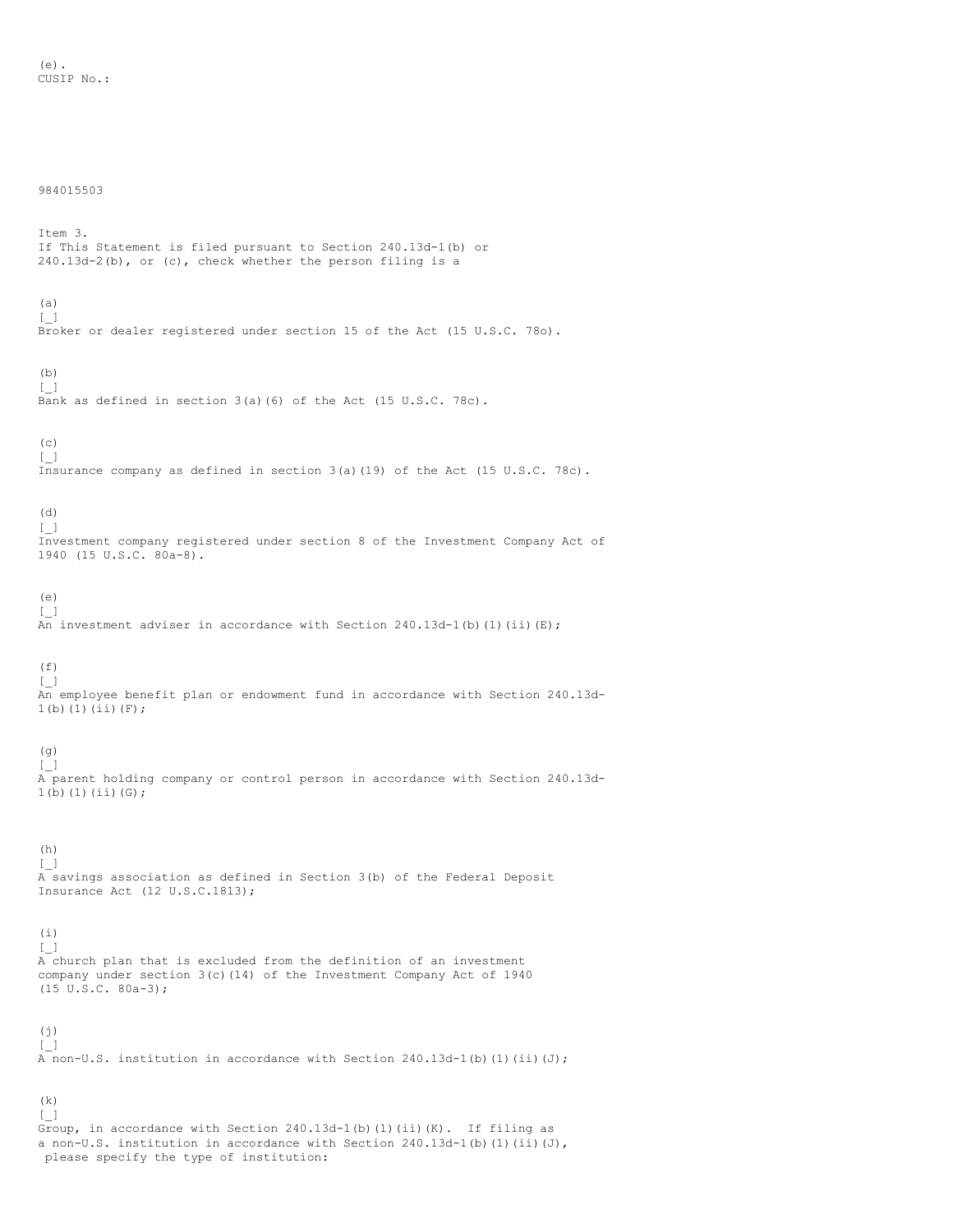Item 4. Ownership.

```
Provide the following information regarding the aggregate number and
percentage of the class of securities of the issuer identified in Item
1.
(a)
Amount beneficially owned:
Sabby Volatility Warrant Master Fund, Ltd. - 287,182
Sabby Management, LLC - 287,182
Hal Mintz - 287,182
(b)
Percent of class:
Sabby Volatility Warrant Master Fund, Ltd. - 4.99%
Sabby Management, LLC - 4.99%
Hal Mintz - 4.99%
( (c)
Number of shares as to which the person has:
Sabby Volatility Warrant Master Fund, Ltd.
( (i)
Sole power to vote or to direct the vote
0
,
( (ii)
Shared power to vote or to direct the vote
287,182
,
( (iii)
Sole power to dispose or to direct the disposition of
0
,
( (iv)
Shared power to dispose or to direct the disposition of
287,182
```
..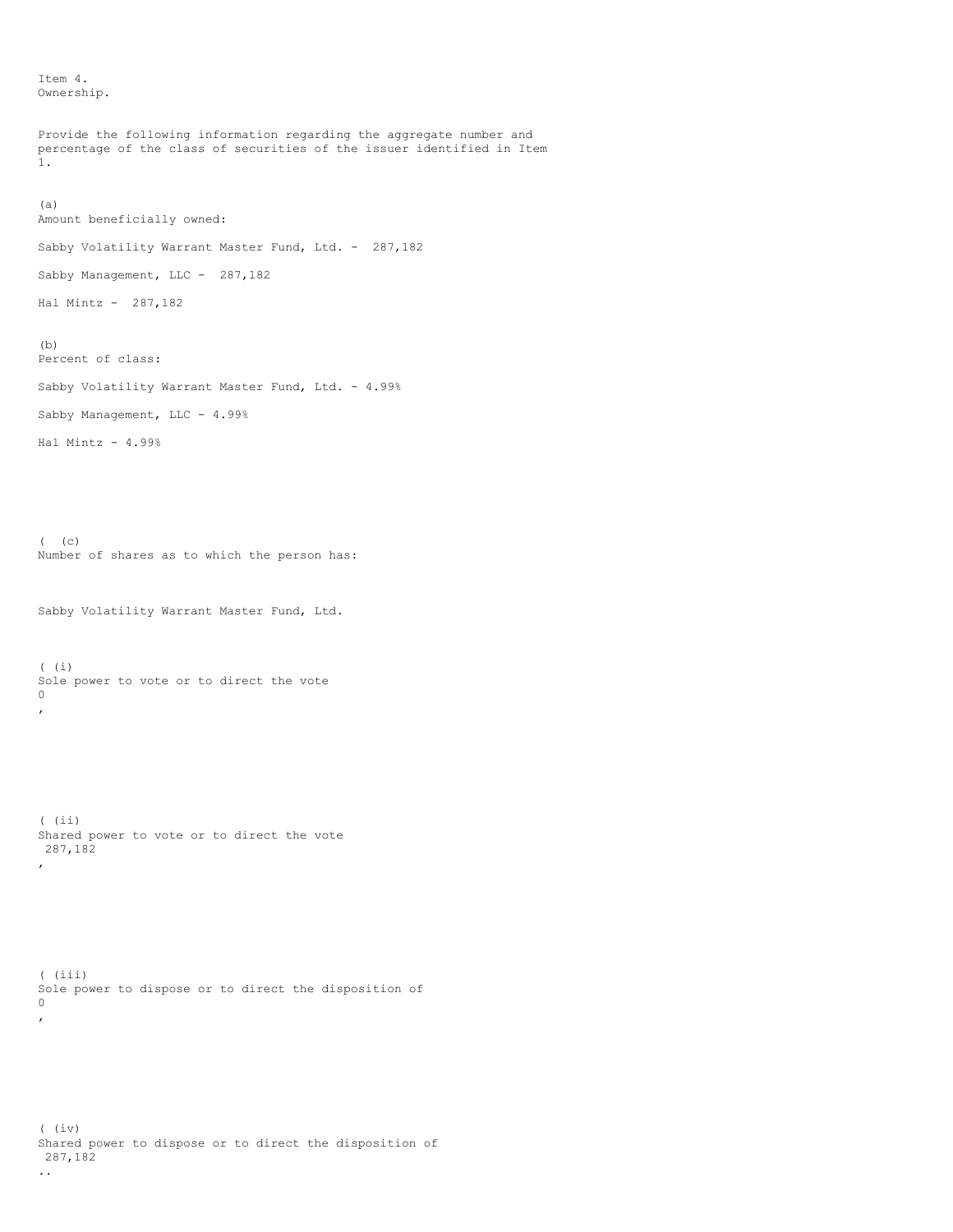```
(i)
Sole power to vote or to direct the vote
0
,
( (ii)
Shared power to vote or to direct the vote
287,182
,
( (iii)
Sole power to dispose or to direct the disposition of
0
,
( \left( \begin{smallmatrix} \cdot & \cdot & \cdot \\ \cdot & \cdot & \cdot & \cdot \end{smallmatrix} \right)Shared power to dispose or to direct the disposition of
287,182
..
Hal Mintz
( (i)
Sole power to vote or to direct the vote
0
\mathbf{r}( (ii)
Shared power to vote or to direct the vote
287,182
,
( (iii)
Sole power to dispose or to direct the disposition of
0
,
```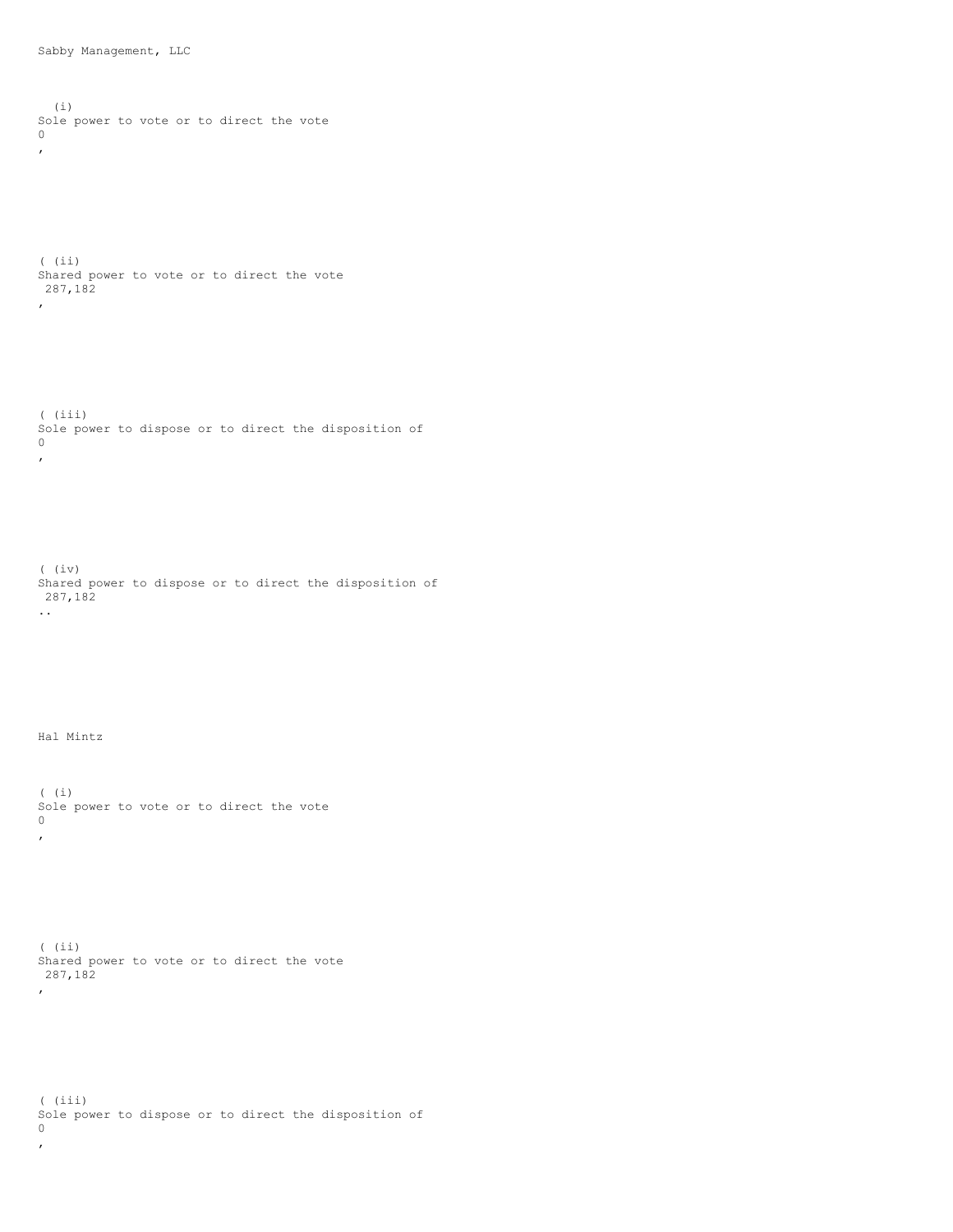( (iv) Shared power to dispose or to direct the disposition of 287,182 ..

As calculated in accordance with Rule 13d-3 of the Securities Exchange Act of 1934, as amended, (i) Sabby Volatility Master Fund, Ltd. beneficially owns 287,182 shares of the Issuer's common stock (common shares), representing approximately 4.99% of the Common Stock, and (ii) Sabby Management, LLC and Hal Mintz each beneficially own 287,182 shares of the common shares, representing approximately 4.99% of the common shares. Sabby Management, LLC and Hal Mintz do not directly own any common shares, but each indirectly owns 287,182 common shares. Sabby Management,LLC, a Delaware limited liability company, indirectly owns 287,182 common shares because it serves as the investment manager of Sabby Volatility Warrant Master Fund, Ltd., a Cayman Islands company. Mr. Mintz indirectly owns 287,182 common shares in his capacity as manager of Sabby Management, LLC.

Item 5. Ownership of Five Percent or Less of a Class.

If this statement is being filed to report the fact that as of the date hereof the reporting person has ceased to be the beneficial owner of more than five percent of the class of securities, check the following [X].

? Item 6. Ownership of More Than Five Percent on Behalf of Another Person.

Not applicable

Item 7. Identification and Classification of the Subsidiary Which Acquired the Security Being Reported on by the Parent Holding Company or Control Person.

Not applicable

Item 8. Identification and Classification of Members of the Group.

Not applicable

 $T+em$  9. Notice of Dissolution of Group.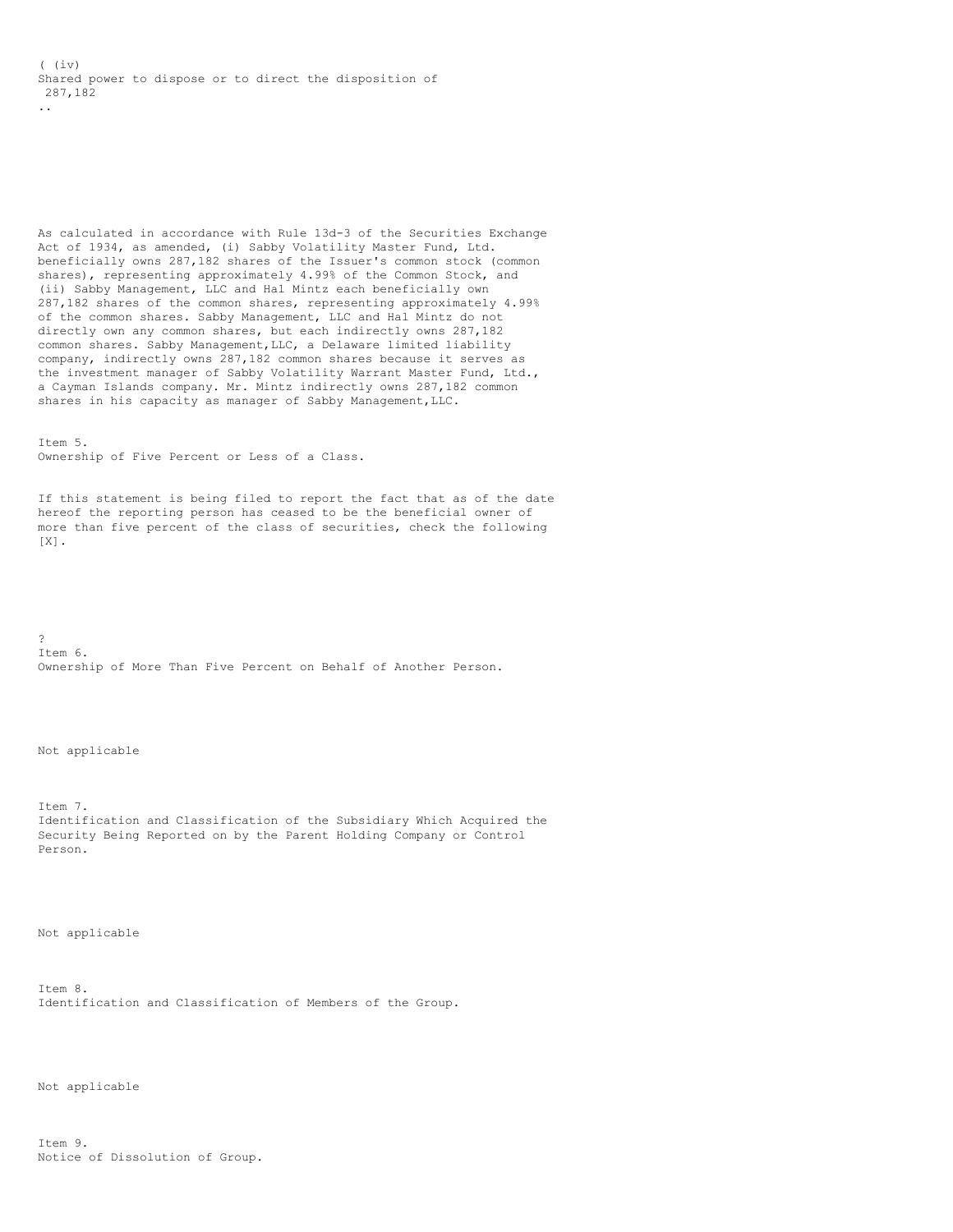?  $Item 10.$ Certification.

By signing below I certify that, to the best of my knowledge and belief, the securities referred to above were not acquired and are not held for the purpose of or with the effect of changing or influencing the control of the issuer of the securities and were not acquired and are not held in connection with or as a participant in any transaction having that purpose or effect.

?

SIGNATURE

After reasonable inquiry and to the best of my knowledge and belief, I certify that the information set forth in this statement is true, complete and correct.

January 13, 2020

(Date)

Sabby Volatility Warrant Master Fund, Ltd.

By: /s/ Harry Thompson Name: Harry Thompson Title: Authorized Person of TDF Management Ltd., a Director

Sabby Management, LLC\*

By: /s/ Robert Grundstein Name: Robert Grundstein Title: Chief Operating Officer

/s/ Hal Mintz\* Hal Mintz

\*This Reporting Person disclaims beneficial ownership over the securities reported herein except to the extent of its pecuniary interest therein.

The original statement shall be signed by each person on whose behalf the statement is filed or his authorized representative. If the statement is signed on behalf of a person by his authorized representative other than an executive officer or general partner of the filing person, evidence of the representative's authority to sign on behalf of such person shall be filed with the statement, provided, however, that a power of attorney for this purpose which is already on file with the Commission may be incorporated by reference. The name and any title of each person who signs the statement shall be typed or printed beneath his signature.

Note. Schedules filed in paper format shall include a signed original and five copies of the schedule, including all exhibits. See S.240.13d-7 for other parties for whom copies are to be sent.

Attention. Intentional misstatements or omissions of fact constitute Federal criminal violations (see 18 U.S.C. 1001).

EXHIBIT 1 ----------